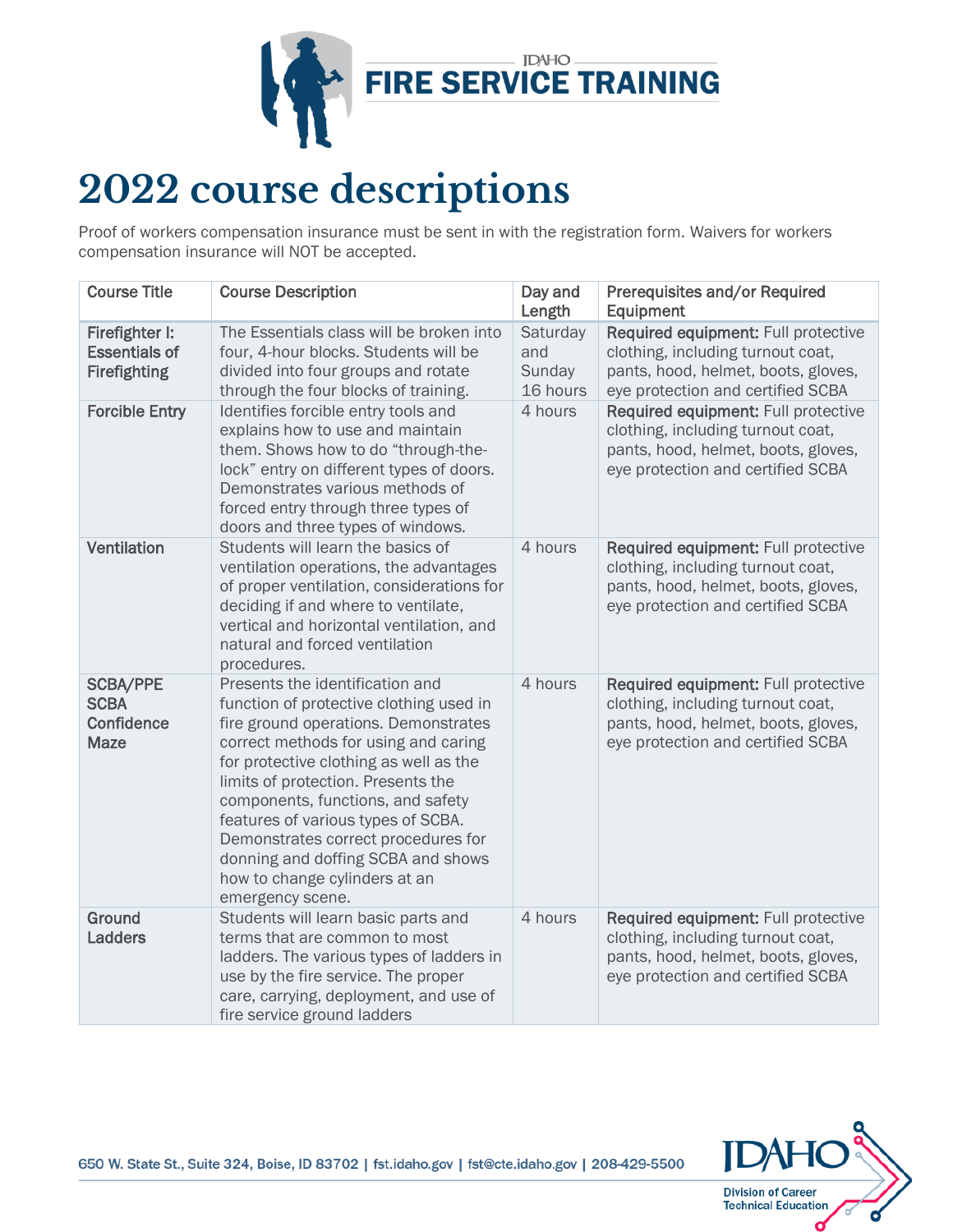| <b>Specialty</b><br><b>Training</b><br><b>Packages</b>                                                                                                                     | Students will be divided into groups<br>and rotate through the blocks of<br>training.                                                                                                                                                                                                                                                                 | <b>Saturday</b><br>and/or<br><b>Sunday</b> | These classes are paired for optimal<br>training. Pairs are color coded for<br>each block of training.                                                                                                                                                                                                                   |
|----------------------------------------------------------------------------------------------------------------------------------------------------------------------------|-------------------------------------------------------------------------------------------------------------------------------------------------------------------------------------------------------------------------------------------------------------------------------------------------------------------------------------------------------|--------------------------------------------|--------------------------------------------------------------------------------------------------------------------------------------------------------------------------------------------------------------------------------------------------------------------------------------------------------------------------|
|                                                                                                                                                                            |                                                                                                                                                                                                                                                                                                                                                       | 16 hours                                   |                                                                                                                                                                                                                                                                                                                          |
| <b>Specialty</b><br>Training #1:<br><b>Flashover</b><br><b>Safety and</b><br><b>Survival</b><br><b>Training</b><br>This course will<br>use SIFA's<br>flashover<br>trailer. | This is a lifesaving program for<br>recognition and survival of the<br>phenomena of flashover. Students will<br>learn to better understand the<br>phenomena of flashover, to recognize<br>the signs of flashover, techniques to<br>possibly give them time to escape a<br>flashover and to save firefighters from<br>injury and death from flashover. | Saturday<br>or<br>Sunday<br>8 hours        | Prerequisite: Chief or Training<br>Officer approval<br>To participate in this training,<br>students must meet facial hair<br>requirements as per<br>NFPA.<br><b>Required equipment: Full protective</b><br>clothing, including turnout coat,<br>pants, hood, helmet, boots, gloves,<br>eye protection and certified SCBA |
| <b>Rules of Air</b><br><b>Management</b><br><b>This segment</b><br>will be located<br>off-site at the<br><b>Burley FD,</b><br>1235 Miller<br>Ave.                          | This is a lifesaving program for<br>recognition and survival of the<br>phenomena of Flashover. Students will<br>learn to better understand the<br>phenomena of Flashover, to recognize<br>the signs of flashover, techniques to<br>possibly give them time to escape a<br>flashover and to save firefighters from<br>injury and death from flashover. | Saturday<br>or<br>Sunday<br>8 hours        |                                                                                                                                                                                                                                                                                                                          |
| <b>Specialty</b><br>Training #2:<br><b>Responding to</b><br>Propane<br><b>Emergencies</b>                                                                                  | Learn how to respond safely to<br>emergencies involving LPG. Topics<br>include physical properties, overview of<br>the various types of containers and<br>fittings, and tactical response<br>guidelines.                                                                                                                                              | Saturday<br><b>or</b><br>Sunday<br>8 hours | Prerequisite: To participate in this<br>training, students must meet facial<br>hair requirements as per NFPA.<br>Required equipment: Full protective<br>clothing, including turnout coat,<br>pants, hood, helmet, boots, gloves,<br>eye protection and certified SCBA                                                    |
| <b>Principals of</b><br><b>Modern Fire</b><br><b>Attack</b>                                                                                                                | This class will provide a first-hand look<br>at the dynamic studies to educate the<br>students on how they can serve their<br>fire departments best. They will be able<br>to adjust their policies, tactics and<br>training to create a safer environment<br>for the fire service as well as the<br>people they serve in their communities.           | Saturday<br><b>or</b><br>Sunday<br>8 hours |                                                                                                                                                                                                                                                                                                                          |
| <b>Specialty</b><br>Training #3<br>FEMA-<br>Homemade<br><b>Explosives:</b><br><b>Awareness</b><br>Recognition<br>and Response                                              | This course provides the first<br>responders with information on general<br>explosive characteristics, hazards,<br>materials, manufacturing indicators<br>and IED components. Teaches<br>responders how to identify homemade<br>explosives and establish scene safety.                                                                                | Saturday<br>only<br>8 hours                |                                                                                                                                                                                                                                                                                                                          |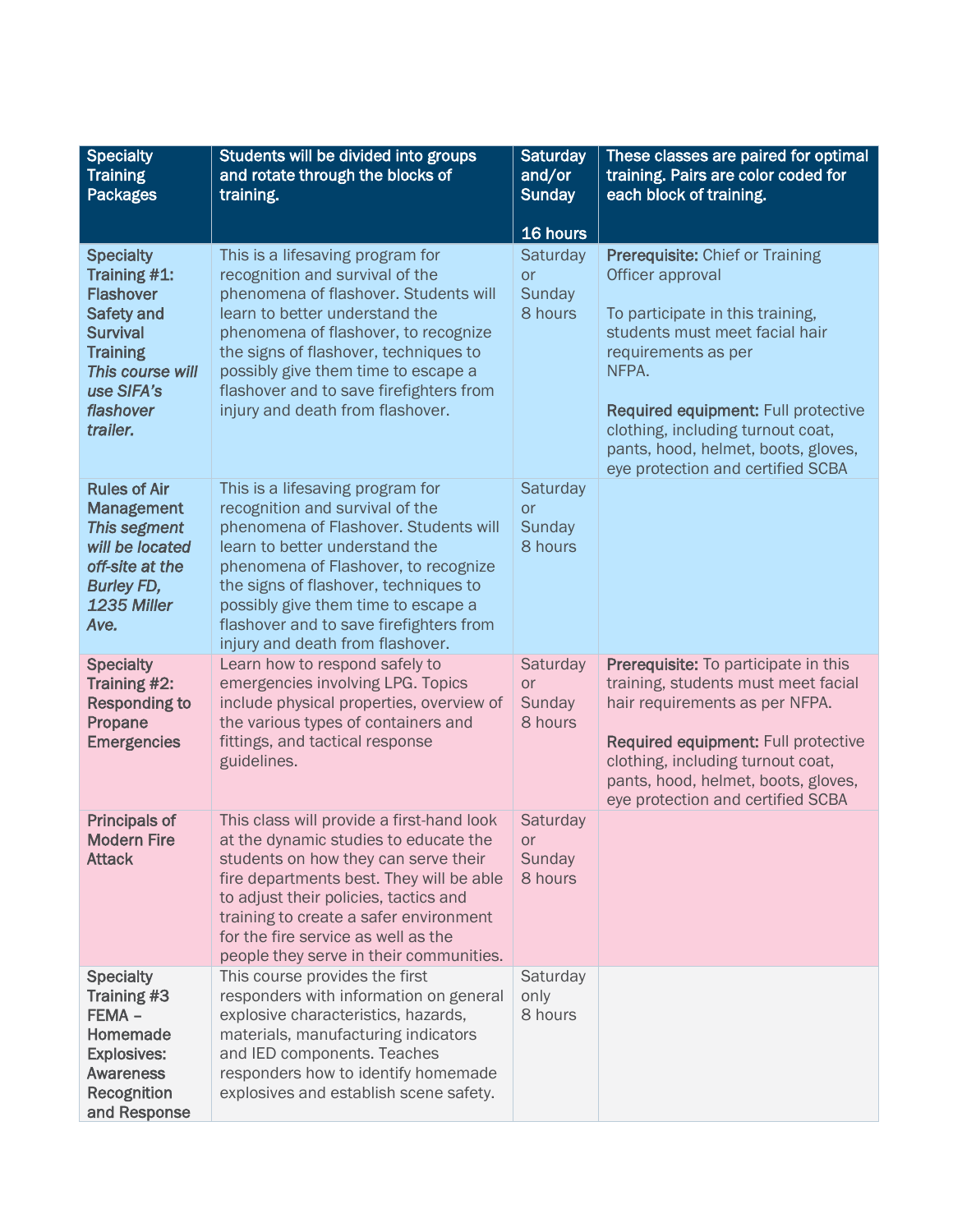| FEMA -<br>Incident<br><b>Response to</b><br><b>Terrorist</b><br><b>Bombing</b>                       | This course provides first responders<br>with the knowledge and skill to safely<br>respond to terrorist incidents involving<br>explosives. The course focuses on<br>responder safety and personal<br>protection issues that arise when<br>responding to incidents involving<br>commercial and homemade explosive<br>devices.                                                        | Sunday<br>only<br>4 hours                                   |                                                                                                                                                                                                                      |
|------------------------------------------------------------------------------------------------------|-------------------------------------------------------------------------------------------------------------------------------------------------------------------------------------------------------------------------------------------------------------------------------------------------------------------------------------------------------------------------------------|-------------------------------------------------------------|----------------------------------------------------------------------------------------------------------------------------------------------------------------------------------------------------------------------|
| $FEMA -$<br><b>Understanding</b><br>and Planning<br>for School<br><b>Bombing</b><br><b>Incidents</b> | This course provides first responders<br>with the knowledge and skill to<br>respond to school bomb threats and<br>school bombing incidents. Course<br>provides information on purpose and<br>function of school emergency<br>management plans, warning signs of<br>aggressive student behavior and<br>critical actions when responding to an<br>event.                              | Sunday<br>only<br>4 hours                                   |                                                                                                                                                                                                                      |
| <b>Extrication</b><br>Awareness and<br><b>Operations</b>                                             | Classroom presentations cover vehicle<br>extrication safety considerations,<br>scene safety systems, vehicle<br>stabilization. Also includes hands on<br>field presentation and practice of<br>vehicle stabilization, extrication<br>techniques using a wide range of basic<br>tools through power hydraulic<br>extrication tools.                                                  | Friday<br>(1800),<br>Saturday,<br>and<br>Sunday<br>20 hours | Required equipment: Full protective<br>clothing, including turnout coat,<br>pants, hood, helmet, boots, gloves,<br>eye protection and certified SCBA                                                                 |
| Heavy/Farm<br><b>Extrication</b><br>This class will<br>be off-site.                                  | This class involves the extrication from<br>heavy equipment found in the<br>agricultural settings. Students will<br>effectively learn how to deal with the<br>challenges associated with heavy and<br>more durable farming implements.                                                                                                                                              | Saturday<br>and<br>Sunday<br>16 hours                       | Prerequisite: Awareness and<br><b>Operations Extrication</b><br>Required equipment: Full protective<br>clothing, including turnout coat,<br>pants, hood, helmet, boots, gloves,<br>eye protection and certified SCBA |
| <b>Fire Apparatus</b><br>and Pump<br><b>Maintenance</b>                                              | The students will gain an<br>understanding of basic pump theory<br>and will learn to recognize and<br>understand the principles of<br>accessories such as primers, ball<br>valves, etc. They will also learn how to<br>perform a running check of the<br>truck/fire pump and be able to<br>determine if there are any operating<br>deficiencies needing attention and/or<br>repairs | Saturday<br>and<br>Sunday<br>16 hours                       | Required equipment: Coveralls and<br>safety glasses                                                                                                                                                                  |
| EMS - Air St.<br>Luke's                                                                              | Air St. Luke's will be teaching content<br>on how to provide the best care for<br>your patient, while still taking the best<br>care of yourself, the EMS Provider. 16<br>CEUs will be earned.                                                                                                                                                                                       | Saturday<br>and<br>Sunday<br>16 hours                       | <b>Prerequisite: Licensed Emergency</b><br><b>Medical Provider</b>                                                                                                                                                   |